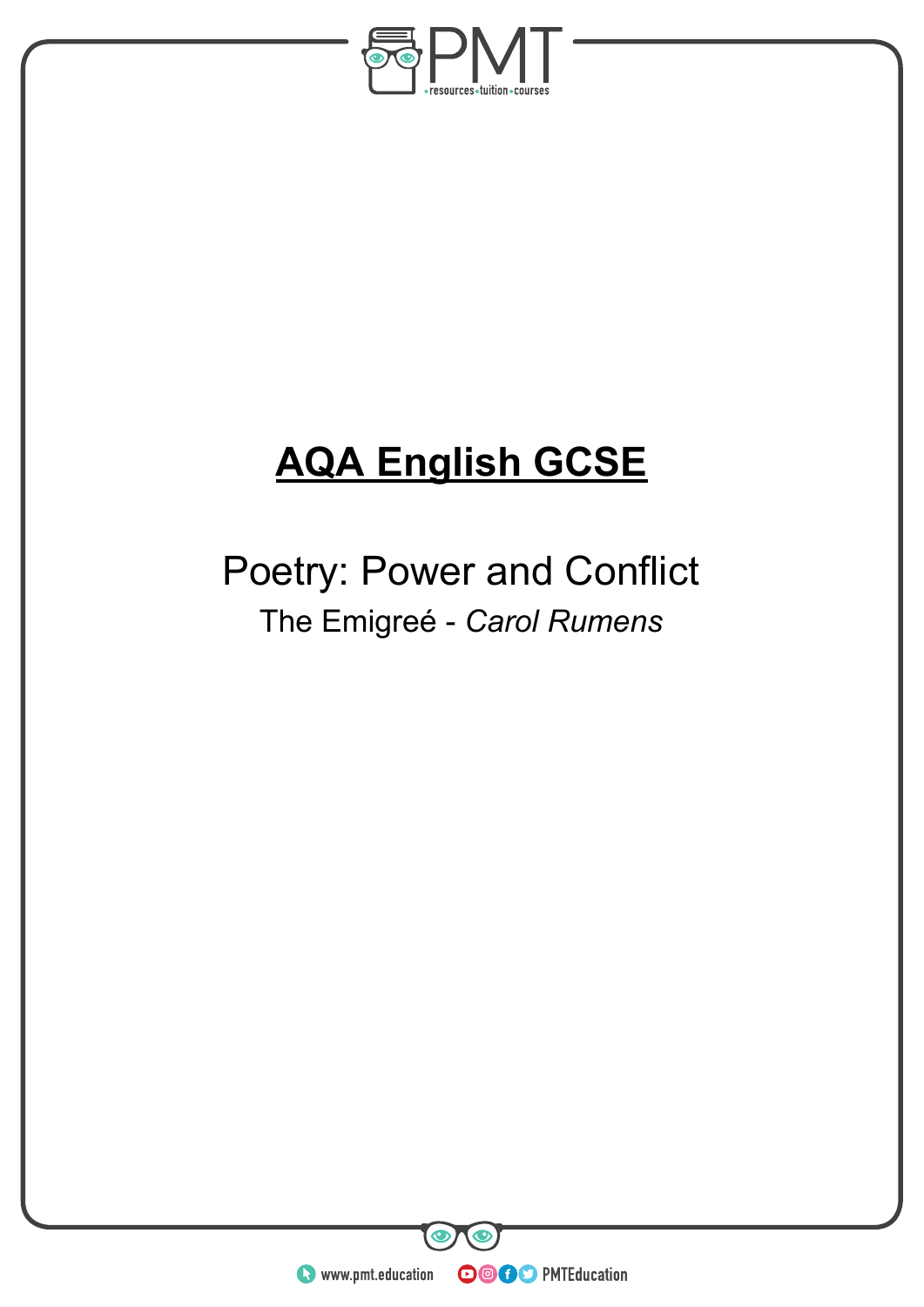

**THE EMIGREÉ**

## Carol Rumens

#### **Brief Summary**

The poem is about somebody who had to leave their country as a child to be safe. They are looking back fondly whilst lamenting the discrimination they experience in their new country.

#### **Synopsis**

- The narrator tells a story about her memories of the country she left as a child
- She believes the memories to be infallible
- The news now shows that there are tyrants and wars throughout the land and the narrator acknowledges this sad truth
- She goes on to present a positive perspective
- As time goes on, she gains more clarity on the situation
- It is revealed that her language is important in terms of who she is

#### • Although she cannot return, she is reminded of her city

- She presents maternal emotions towards it
- She either returns to how the city is today or compares the city to her new home
- There is a threatening atmosphere from the citizens
- This contrasts with the positivity of her old city

#### **Context**

#### **Carol Rumens (1944-)**

Rumens was born in London but also lived in Belfast and Wales as well as travelling widely throughout Russia and eastern Europe. This aspect of her life is reflected in her writing which is largely about foreign customs, cultures and language.

#### **The Emigreé**

The poem is contained in the 1993 collection "Thinking of Skins" which is centred on political consciousness in Russia and East Europe. Within the collection there is also a focus on the relationship between identity and culture.

**OOOO** PMTEducation

Context - Links to the modern day refugee crisis **Structure** - There is no progression in the narrative to show that the narrator is stuck in the past.

Language - Sunlight // Childlike lexis // discrimination.

**Summary** 

Key Points - The bad aspects of the war torn country are overlooked to idealise it.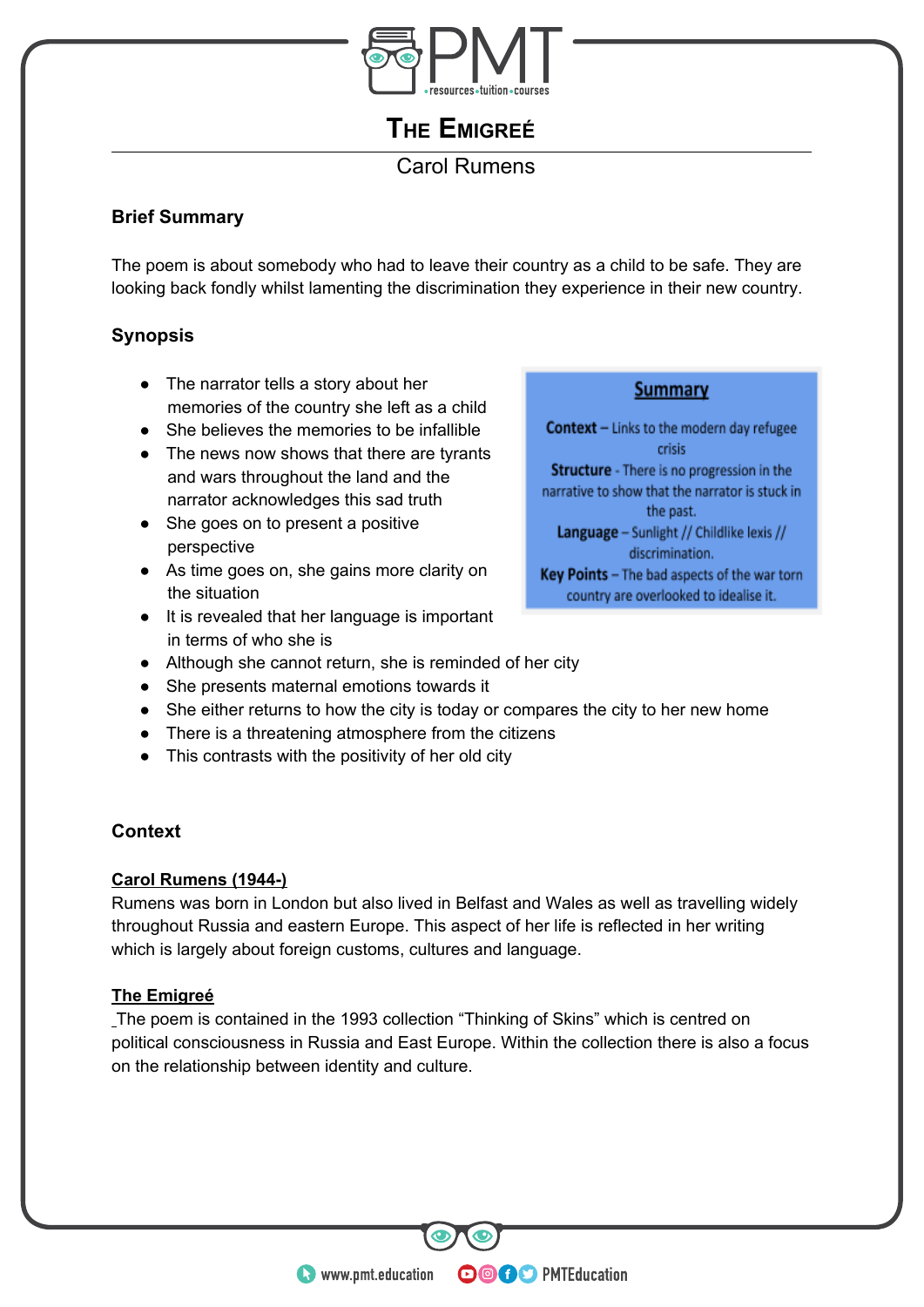

## **The Emigreé**

*This use of temporal deixis from the outset creates a childlike tone to the poem.*

*The theme of language is used here to show how the narrator has not moved on from her childhood.*

*This alludes to the pain and conflict inflicted by man-made borders.*

There once was a country... I left it as a child but my memory of it is sunlight-clear for it seems I never saw it in that November which, I am told, comes to the mildest city. The worst news I receive of it cannot break my original view, the bright, filled paperweight. It may be at war, it may be sick with tyrants, but I am branded by an impression of sunlight.

The white streets of that city, the graceful slopes glow even clearer as time rolls its tanks and the frontiers rise between us, close like waves. That child's vocabulary I carried here like a hollow doll, opens and spills a grammar. Soon I shall have every coloured molecule of it. It may by now be a lie, banned by the state but I can't get it off my tongue. It tastes of sunlight.

I have no passport, there's no way back at all but my city comes to me in its own white plane. It lies down in front of me, docile as paper; I comb its hair and love its shining eyes. My city takes me dancing through the city of walls. They accuse me of absence, they circle me. They accuse me of being dark in their free city. My city hides behind me. They mutter death, and my shadow falls as evidence of sunlight.

**OOOO** PMTEducation

*The theme of sunlight is referred to repeatedly.*

*This use of gustatory imagery shows the narrator's delight in the memory.*

*This use of emphatic repetition shows the persecution the narrator endures in their new home by creating a violent tone.*

**WWW.pmt.education**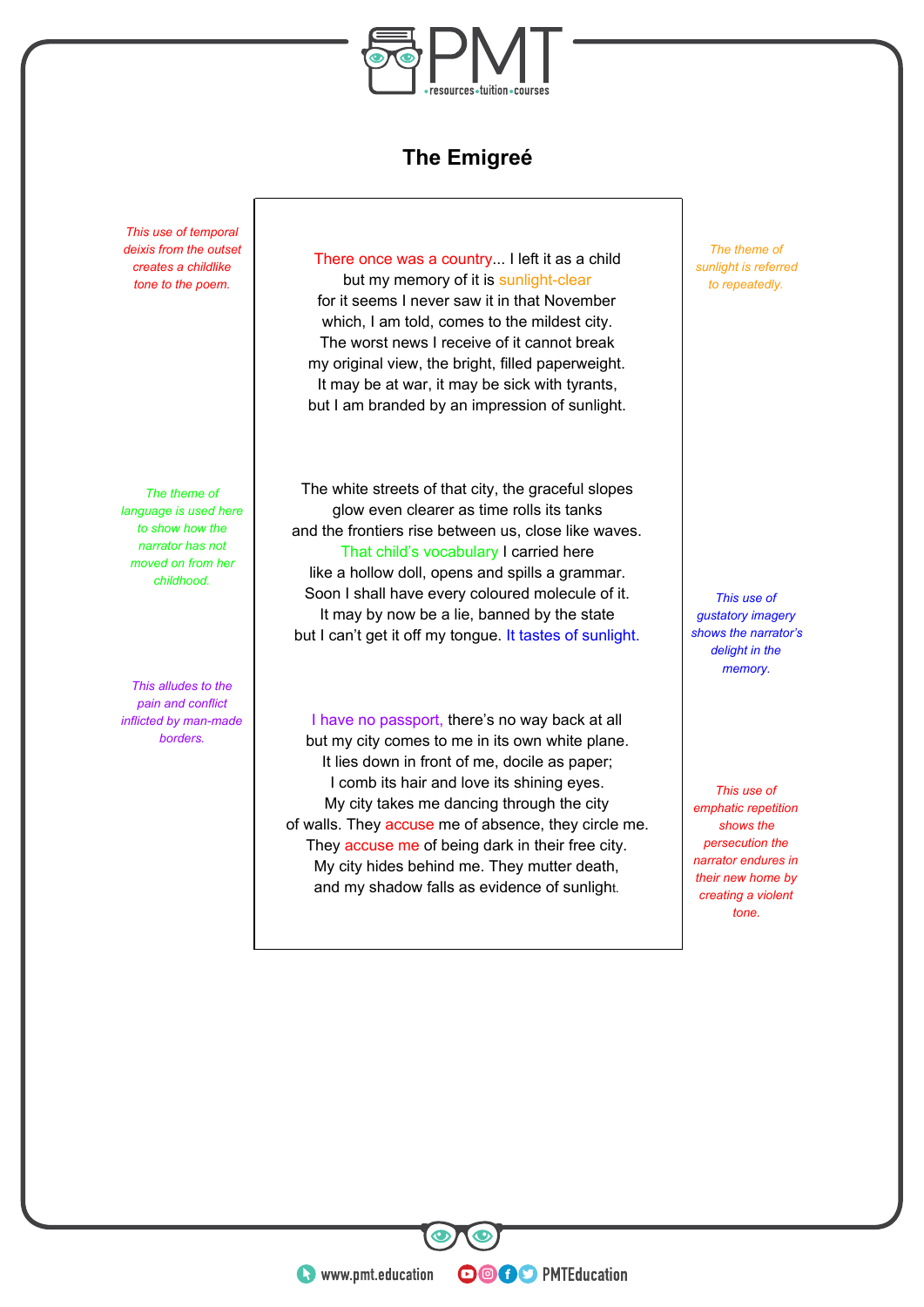

#### **The opening**

The opening line *"there once was a country"*, establishes a **fantastical tone** to highlight the fact that the place described is a memory rather than a reality. This shows how the place the speaker remembers is **romanticised by the idealism of youth** and was never as perfect as the way it is depicted. The **unreliability of the memory** is further presented through Rumens' use of **ellipsis** which creates the pause necessary for the narrator to gather their thoughts and carry on with the story.

> There once was a country… I left it as a child but my memory of it is sunlight-clear for it seems I never saw it in that November which, I am told, comes to the mildest city. The worst news I receive of it cannot break my original view, the bright, filled paperweight. It may be at war, it may be sick with tyrants, but I am branded by an impression of sunlight.

The title itself is indicative of the content of the poem. There is a contrast between the English *"the"* and the French *"Emigreé".* This establishes the idea of two conflicting cultures and identities.

#### **Structure**

#### **Repetition**

The **repetition** of *"they"* creates and **aggressive and accusatory tone** to make the city seem threatening and hostile. This reflects the aggression aimed at her from the citizens of her new city due to their racism which is seen in they *"accuse me of being dark"*. This shows that she is experiencing a new threat which is no longer physical conflict but social rejection. She feels that she does not belong in her new city as she does not share their culture or identity.

However, she cannot return to her native country leaving her in a precarious position in which she experiences no *"sunlight"*. Rumens further emphasises her feelings of **segregation** through the **repetition** in *"their city"* and *"they accuse me of absence".*

#### The last stanza

The last stanza can be interpreted to be a description of the narrator's new city. Rumens uses **enjambment** in *"Through the city// Of walls."* to separate *"of walls"* from the rest of the text. This causes the reader to see walls as an isolated idea, creating **connotations of entrapment.** The final stanza also contains **caesura** and **free verse** to create a sense of chaos which could conversely be interpreted as indicative of freedom.

**OOOO** PMTEducation

**C** www.pmt.education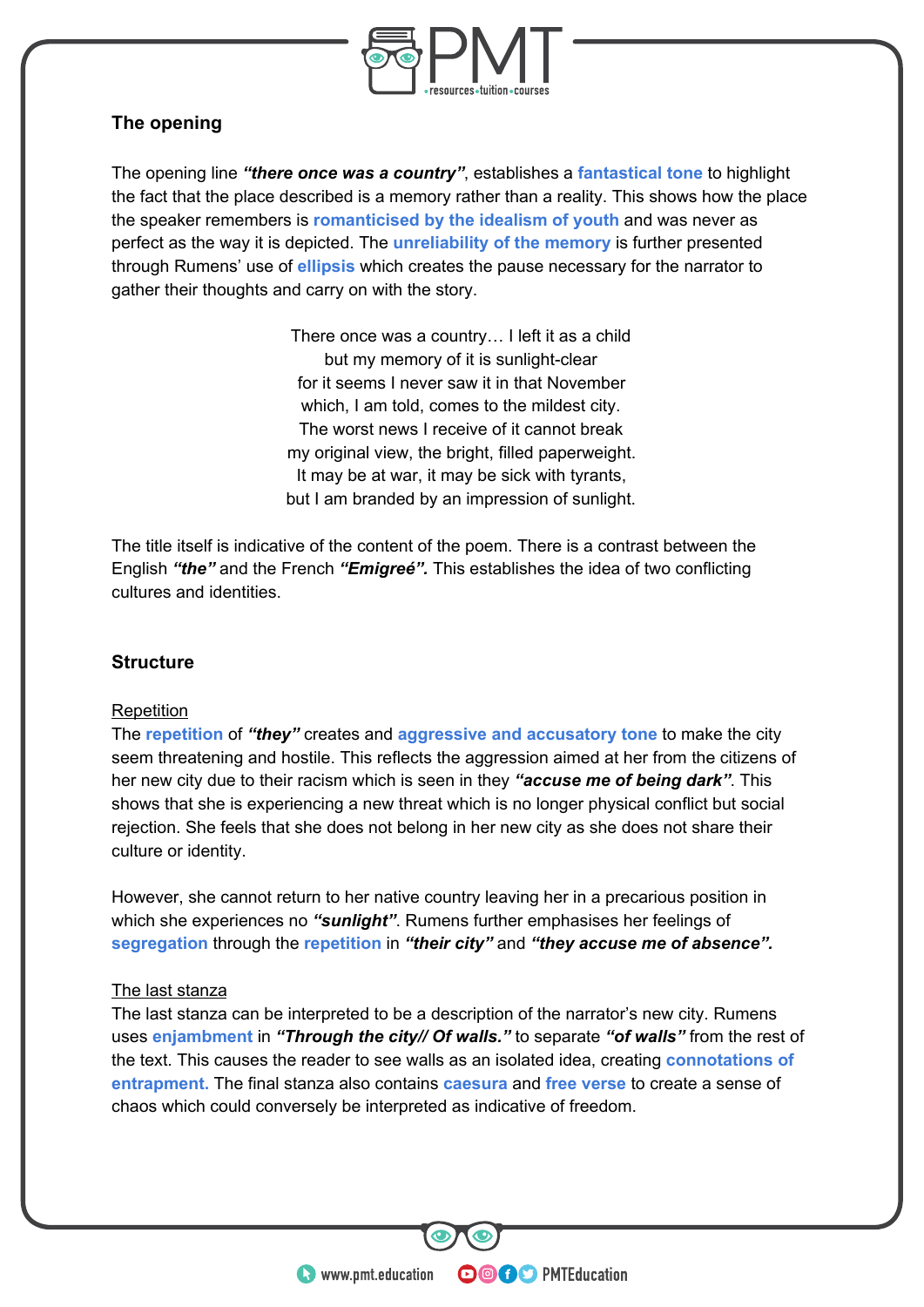

#### **Form**

The poem is predominantly in **free verse** with n**o rhyme or rhythm**. This could be seen to represent the chaos and lack of control over a country with no stable government. This interpretation **juxtaposes** with the **positive imagery** in the poem so the form could more likely be presenting freedom.

There is some limited order to the poem in the similar stanza lengths which could be seen to represent the attempt at order inflicted upon her life through her emigration.

#### **Language**

#### Epistrophe

An **epistrophe** is the repeated use of a word at the end of a stanza or sentence. In this poem, every stanza ends with a **reference to sunlight.** Rumens **juxtaposes** the **positive connotations** of *"sunlight"* with the **negative connotations** of *"branded"* in *"But I am branded by the impression of sunlight"*. This shows how her love for her country will always overrule any feelings of pain caused by it.

The **gustatory imagery** in *"it tastes of sunlight"* is similarly positive as is the j**uxtaposition between darkness and light** in *"my shadow falls as evidence of sunlight"*. Rumens' use of **epistrophe** in the poem demonstrates that no matter what she hears in the news, the speaker will always have a positive view of her city.

#### Subjunctive case

When referring to the **negative attributes of her city**, the speaker uses the **subjunctive case** in *"it may be at war, it may be sick with tyrants"*. This shows how these flaws seem hypothetical to her as she does not have a new perspective of her city besides what she gained before she left as a child.

Contrastingly, the negative traits of her new city and her feelings of fear are stated definitively. These flaws are shown to be more tangible *in "they mutter death"*, *"city of walls"* and *"they accuse me"*. This shows her certainty of the flaws of her new city but this is likely because she no longer has the naivety of childhood altering her perspective.

#### Extended metaphor

The poem acts as an **extended metaphor for a lost childhood**. As well as the narrator being depicted to have naïve childlike tendencies, her relationship with her former city is also shown to be maternal. The **metaphor** *"I comb its hair and love its shining eyes"* implies that she acts like a mother to the city in the way through her unconditional love and protective tendencies. This impression is reinforced by *"my city hides behind me*" which implies that she is attempting to defend it from the criticism of the outside world.

**OOOO** PMTEducation

**WWW.pmt.education**